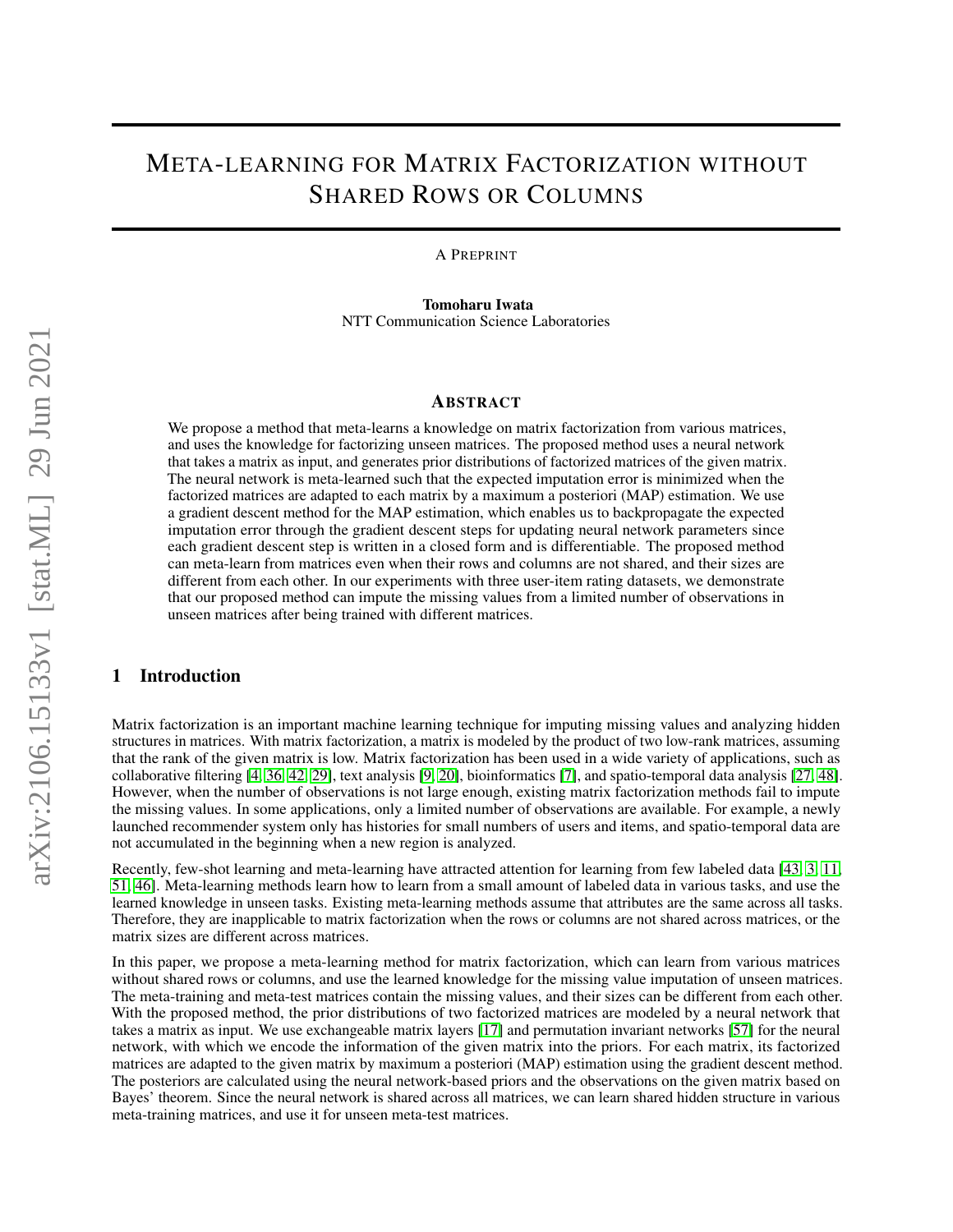<span id="page-1-0"></span>

Figure 1: Our meta-learning framework: We are given multiple meta-training matrices. For each meta-training epoch, first, we generate a matrix from randomly selected rows and columns of a randomly selected matrix from the metatraining matrices. Second, we split elements in the matrix into training and test matrices. Third, factorized matrices' priors are inferred by a neural network. Fourth, we adapt the factorized matrices to the training matrix by maximizing the posterior with a gradient descent method. Fifth, we impute the missing values by multiplying the adapted factorized matrices. Sixth, we calculate the missing value imputation error using the test matrix and backpropagate it to update neural network's parameters.

We meta-learn the neural networks such that the missing value imputation error is minimized when the MAP estimated factorized matrices are used for imputation. Since the gradient descent steps for the MAP estimation are differentiable, we can backpropagate the missing value imputation error through the MAP estimation for updating the neural network parameters in the priors. For each meta-training epoch based on the episodic training framework [\[11\]](#page-9-1), training and test matrices are randomly generated from the meta-training matrices, and the test matrix imputation error of the factorized matrices adapted to the training matrix is evaluated and backpropagated. Figure [1](#page-1-0) shows the meta-learning framework of our proposed method. Although we explain the proposed method with matrix imputation, it is straightforwardly extended for tensor imputation using exchangeable tensor layers [\[17\]](#page-10-4) and tensor factorization [\[30\]](#page-10-5) instead of exchangeable matrix layers and matrix factorization.

The following are our major contributions:

- 1. We propose a meta-learning method for matrix imputation that can meta-learn from matrices without shared rows or columns.
- 2. We design a neural network to generate prior distributions of factorized matrices with different sizes, which is meta-trained such that the test matrix imputation performance improves when the factorized matrices are adapted to the training matrix based on the MAP estimation.
- 3. In our experiments using real-world data sets, we demonstrate that the proposed method achieves better matrix imputation performance when meta-training data contain matrices that are related to meta-test matrices.

## 2 Related work

Many meta-learning or few-shot learning methods have been proposed [\[43,](#page-11-2) [3,](#page-8-2) [38,](#page-10-6) [1,](#page-8-3) [51,](#page-11-3) [46,](#page-11-4) [2,](#page-8-4) [11,](#page-9-1) [34,](#page-10-7) [26,](#page-10-8) [12,](#page-9-2) [41,](#page-11-6) [56,](#page-11-7) [10,](#page-9-3) [13,](#page-9-4) [25,](#page-10-9) [18,](#page-10-10) [5,](#page-8-5) [39,](#page-11-8) [40\]](#page-11-9). These existing methods cannot learn from matrices without shared or and columns. With probabilistic meta-learning methods [\[12,](#page-9-2) [26\]](#page-10-8), the prior of model parameters is meta-trained, where they require that the numbers of parameters are the same across tasks. Therefore, they are inapplicable for meta-learning nonparametric models, including matrix factorization, where the number of parameters can grow with the sample size. In contrast, the proposed method meta-trains a neural network that generates the prior of a task-specific model, which enables us to meta-learn nonparametric models. The proposed method is related to model-agnostic meta-learning [\[11\]](#page-9-1) (MAML) in the sense that both methods backpropagate a loss through gradient descent steps. MAML learns the initial values of model parameters such that the performance improves when all the parameters are adapted to new tasks. The proposed method is more efficient than MAML since MAML requires a second-order gradient computation on the whole neural network while the proposed method requires that only on factorized matrices. In our model, we explicitly incorporate matrix factorization procedures by the gradient descent method, which has been successfully used for a wide variety of matrix imputation applications.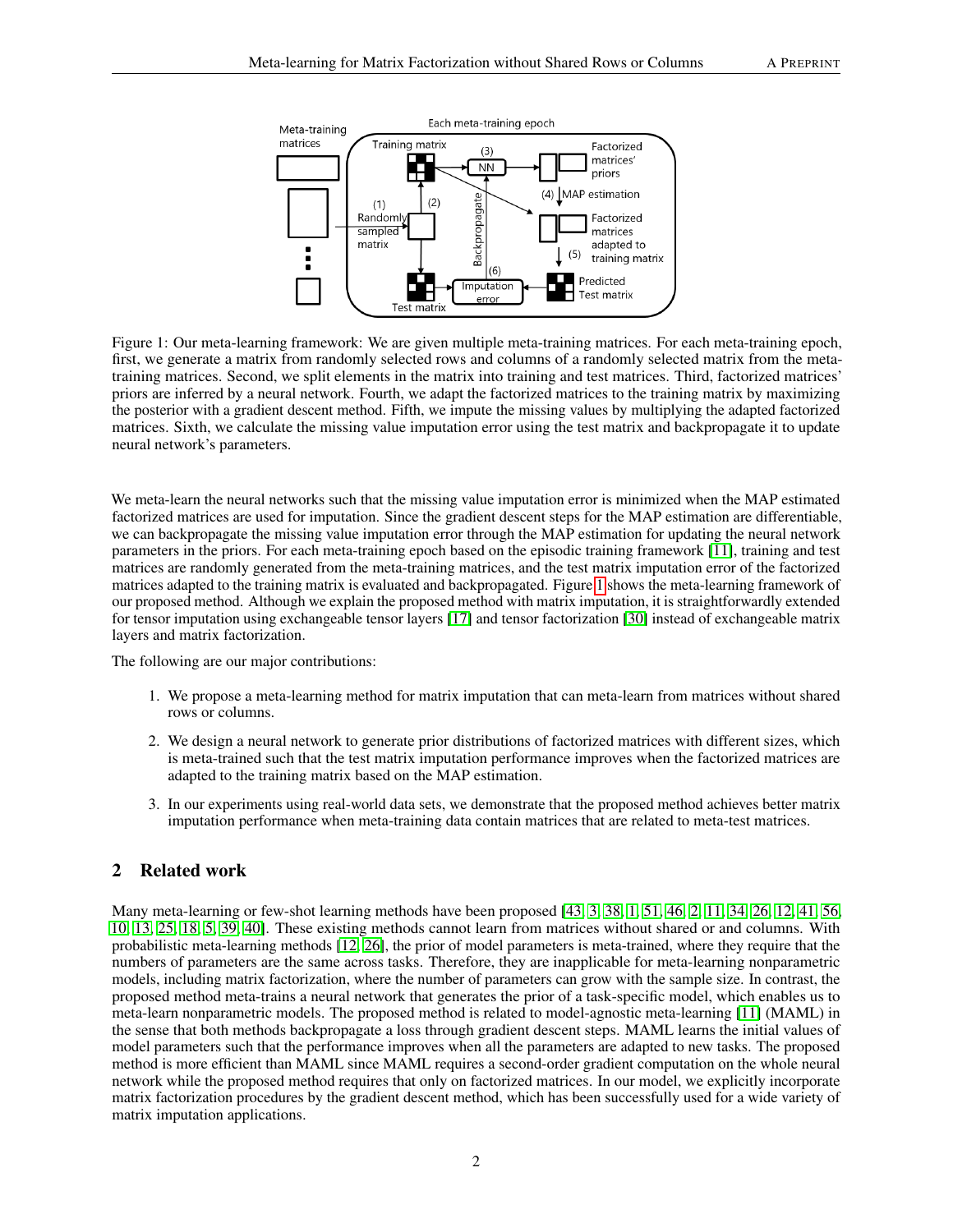The proposed method is also related to encoder-decoder based meta-learning methods [\[53\]](#page-11-10), such as neural processes [\[13\]](#page-9-4). The encoder-decoder based meta-learning methods obtain a representation of few observations by an encoder and use it in predictions by a decoder, where the encoder and decoder are modeled by neural networks. Similarly, the proposed method uses a neural network to obtain factorized matrices for predicting the missing values. Their differences are that the proposed method uses a neural network designed for matrices with missing values, and has gradient descent steps for adapting factorized matrices to observations. Adapting parameters by directly fitting them to observations is effective for meta-learning [\[32,](#page-10-11) [24\]](#page-10-12) since it is difficult to output the adapted parameters only by neural networks for a wide variety of observations. The proposed method uses exchangeable matrix layers [\[17\]](#page-10-4) as its components. The exchangeable matrix layers have not been used for meta-learning. Heterogeneous meta-learning [\[23\]](#page-10-13) can learn from multiple tasks without shared attributes. However, it cannot handle missing values, and is inapplicable to matrix imputation.

Collective matrix factorization [\[45,](#page-11-11) [6,](#page-8-6) [55\]](#page-11-12) simultaneously factorizes multiple matrices, where information in a matrix can be transferred to other matrices for factorization. Collective matrix factorization assumes that some of the columns and/or rows are shared across matrices. Transfer learning methods for matrix factorization that do not assume shared columns or rows have been proposed [\[22\]](#page-10-14). With such transfer learning methods, target matrices are required in the training phase for transferring knowledge from source to target matrices. On the other hand, the proposed method does not need to use target matrices for training. Several few-shot learning methods for recommender systems have been proposed [\[50,](#page-11-13) [33\]](#page-10-15) to tackle the cold start problem, where the histories of new users or new items are insufficiently accumulated. These methods use auxiliary information, such as user attributes and item descriptions. In contrast, the proposed method does not use auxiliary information.

### 3 Proposed method

#### 3.1 Problem formulation

Suppose that we are given D matrices  $X = {\mathbf{X}_d}_{d=1}^D$  in the meta-training phase, where  $\mathbf{X}_d \in \mathbb{R}^{N_d \times M_d}$  is the meta-training matrix in the dth task, and  $x_{dmm}$  is its  $(n, m)$ th element. The sizes of the meta-training matrices can be different across tasks,  $N_d \neq N_{d'}$ ,  $M_d \neq M_{d'}$ , and rows or columns are not shared across matrices. The meta-training matrices can contain missing values. In this case, we are additionally given binary indicator matrix  $B_d \in \{0,1\}^{N_d \times M_d}$ , where  $b_{dmm} = 1$  if the  $(n, m)$ th element is observed, and  $b_{dmm} = 0$  otherwise. In the meta-test phase, we are given a meta-test matrix with missing values,  $X_* \in \mathbb{R}^{N_* \times M_*}$ , where the missing values are specified by indicator matrix  $\mathbf{B}_{*} \in \{0,1\}^{N_{*} \times M_{*}}$ . Our aim is to improve the missing value imputation performance on the meta-test matrix.

#### 3.2 Model

For each task, our model outputs factorized matrices  $U(X, B) \in \mathbb{R}^{N \times K}$  and  $V(X, B) \in \mathbb{R}^{M \times K}$  given matrix with missing values  $X \in \mathbb{R}^{N \times M}$  and its indicator matrix  $B \in \{0,1\}^{N \times M}$ . In the meta-training phase, X and B are generated from one of meta-training matrices  $\{X_d\}_{d=1}^D$  as described in Section [3.3.](#page-4-0) In the meta-test phase, X and B correspond to meta-test matrix  $X_*$  and its indicator matrix  $B_*$ . Figure [2](#page-3-0) illustrates our model.

With our model, the factorized matrices are estimated by maximizing the posterior probability:

$$
\mathbf{U}(\mathbf{X}, \mathbf{B}), \mathbf{V}(\mathbf{X}, \mathbf{B}) = \arg\max_{\mathbf{U}, \mathbf{V}} \left[ \log p(\mathbf{X}|\mathbf{U}, \mathbf{V}) + \log p_{\mathbf{X}}(\mathbf{U}, \mathbf{V}|\mathcal{X}) \right],\tag{1}
$$

where the first term is the likelihood,

<span id="page-2-0"></span>
$$
\log p(\mathbf{X}|\mathbf{U},\mathbf{V}) \propto -\sum_{n,m=1}^{N,M} b_{nm}(\mathbf{u}_n^{\top}\mathbf{v}_m - x_{nm})^2,
$$
\n(2)

the second term is the prior,  $\mathbf{U} = [\mathbf{u}_1, \cdots, \mathbf{u}_N]^{\top}$ ,  $\mathbf{V} = [\mathbf{v}_1, \cdots, \mathbf{v}_M]^{\top}$ , and  $\top$  is the transpose. We use subscript X in prior  $p_X$  to indicate that it is task-specific. The prior is conditioned on meta-training matrices X since we meta-learn it from X. We assume a Gaussian prior with mean  $\mathbf{u}_n^{(0)}(\mathbf{v}_m^{(0)})$  and variance  $\lambda^{-1}$ :

$$
\log p_{\mathbf{X}}(\mathbf{U}, \mathbf{V} | \mathcal{X}) \propto -\lambda \left( \sum_{n=1}^{N} \parallel \mathbf{u}_n - \mathbf{u}_n^{(0)} \parallel^2 + \sum_{m=1}^{M} \parallel \mathbf{v}_m - \mathbf{v}_m^{(0)} \parallel^2 \right).
$$
 (3)

We generate the task-specific prior mean values  $\mathbf{u}_n^{(0)}, \mathbf{v}_m^{(0)}$  with different sizes using a neural network. The neural network is shared across different tasks, which enables us to extract knowledge in the meta-training matrices, and use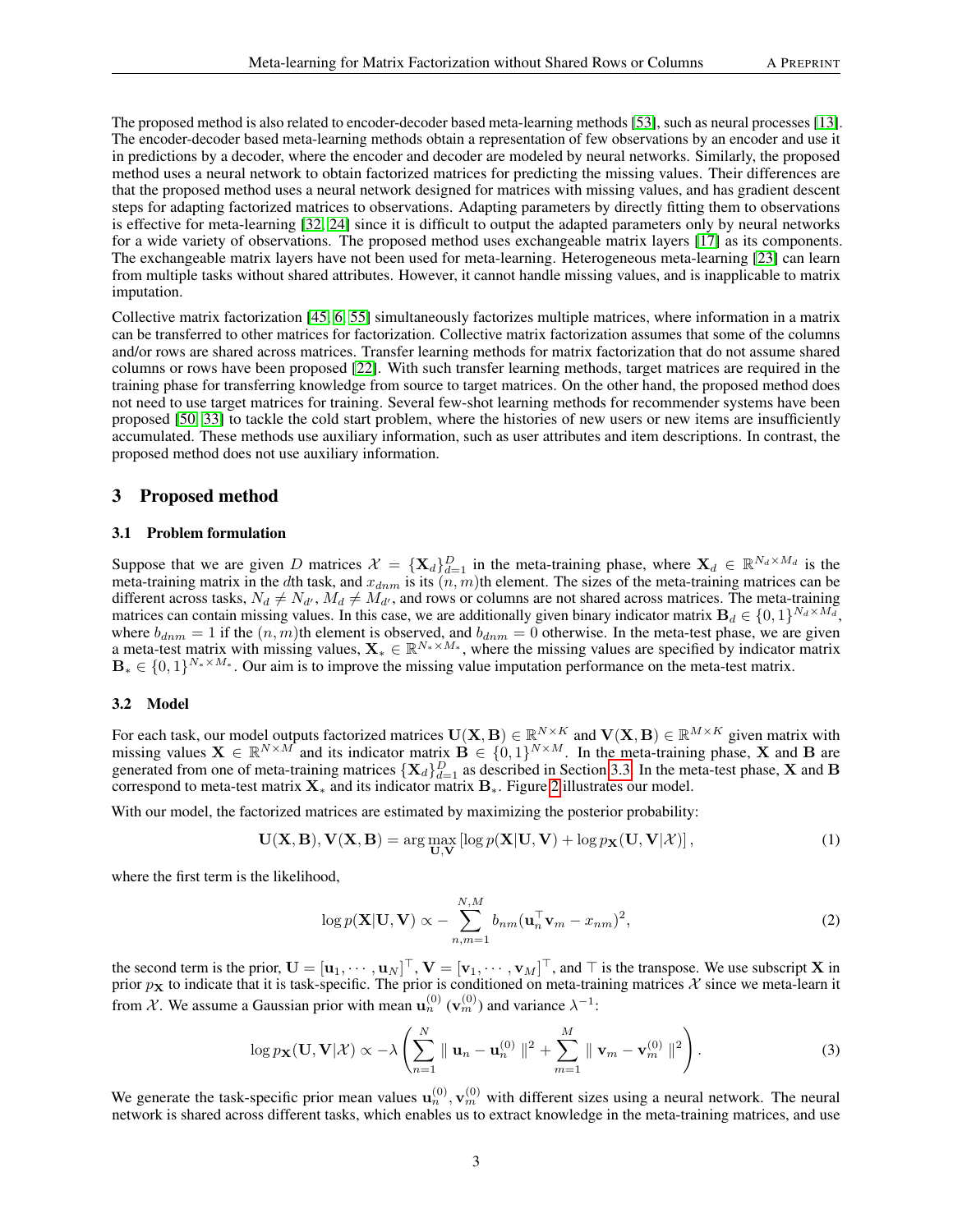<span id="page-3-0"></span>

Figure 2: Our model: Matrix with missing values  $X$  and its indicator matrix  $B$  are the input. First, representations  $Z$  for each element in X are obtained by exchangeable matrix layers in Eq. [\(4\)](#page-3-1). Second, the mean of the prior of factorized matrices  $U^{(0)}$  and  $V^{(0)}$  is calculated by transforming the averages of representations Z over columns and rows by permutation invariant neural networks in Eq. [\(5\)](#page-3-2). Third, factorized matrices  $U(X, B)$  and  $V(X, B)$  are estimated by maximizing the posterior probability using the gradient descent steps in Eqs. [\(6,](#page-4-1)[7\)](#page-4-2). For each gradient descent step, input X and B and prior means  $U^{(0)}$  and  $V^{(0)}$  are used as well as previous estimates  $U^{(t-1)}$  and  $V^{(t-1)}$ . Our model can take matrices with different sizes as input, and output their factorized matrices.

the knowledge for unseen tasks. When  $\lambda = 0$ , matrix factorization is independently performed for each matrix, and it cannot meta-learn useful knowledge for factorization.

For modeling the prior, first, we obtain representations  $\mathbf{Z} \in \mathbb{R}^{N \times M \times C}$  of given matrix  $\mathbf{X}$  using a neural network, where the matrix's  $(n, m)$ th element is represented by vector  $z_{nm} \in \mathbb{R}^C$ . Our model uses exchangeable matrix layers [\[17\]](#page-10-4):

$$
z_{nmc}^{(\ell+1)} = \sigma \left( \sum_{c'=1}^{C^{(\ell)}} \left( w_{c'c}^{(\ell)} b_{nm} z_{nmc'}^{(\ell)} + w_{c'c2}^{(\ell)} \frac{\sum_{n'=1}^{N} b_{n'm} z_{n'mc'}^{(\ell)}}{\sum_{n'=1}^{N} b_{n'm}} + w_{c'c3}^{(\ell)} \frac{\sum_{m'=1}^{M} b_{nm'} z_{nm'c'}^{(\ell)}}{\sum_{m'=1}^{M} b_{nm'}} + w_{c'c4}^{(\ell)} \frac{\sum_{n',m'=1}^{N,M} b_{n'm'} z_{n'm'c'}^{(\ell)}}{\sum_{n',m'=1}^{N,M} b_{n'm'}} + w_{c5}^{(\ell)} \right),
$$
\n
$$
(4)
$$

where  $z_{nmc}^{(\ell)} \in \mathbb{R}$  is the cth channel of the representation of the  $(n,m)$  element in the  $\ell$ th layer,  $w_{c'c}^{(\ell)}$  $c'_{ci} \in \mathbb{R}$  is a weight parameter in the  $\ell$ th layer to be trained for the influence of channel  $c'$  on channel  $c$  in the next layer,  $\sigma$  is an activation function, and  $C^{(\ell)}$  is the channel size of the  $\ell$ th layer. In the first layer, the given matrix is used for representation  $z_{nm}^{(0)} = x_{nm} \in \mathbb{R}$ , where  $x_{nm}$  is the value of the  $(n,m)$  element of given matrix **X**. The representation in the last layer is used as final representation  $\mathbf{Z} = \mathbf{Z}^{(L)}$ , where L is the number of layers, and  $C^{(L)} = C$ . In the last layer, activation function  $\sigma$  is omitted. The first term in Eq. [\(4\)](#page-3-1) calculates the influence from the same element, the second term calculates the influence from the elements of the same column, the third term calculates the influence from the elements of the same row, the fourth term calculates the influence from all the elements, and the fifth term is the bias. The influences are averaged over the observed elements using indicator matrix B. The exchangeable matrix layer is permutation equivariant, where the output is the same values across all the row- and column-wise permutations of the input. With the exchangeable matrix layers, we can obtain representations for each element considering the whole matrix. The exchangeable matrix layers can handle matrices with different sizes since their parameters  $w_{c,c}^{(\ell)}$  $c'_{ci}$  do not depend on the input matrix size.

Second, we calculate the mean of the priors of the factorized matrices using permutation invariant networks [\[57\]](#page-11-5):

<span id="page-3-2"></span><span id="page-3-1"></span>
$$
\mathbf{u}_n^{(0)} = f_U\left(\frac{1}{M}\sum_{m=1}^M \mathbf{z}_{nm}\right), \quad \mathbf{v}_m^{(0)} = f_V\left(\frac{1}{N}\sum_{n=1}^N \mathbf{z}_{nm}\right),\tag{5}
$$

where  $\mathbf{u}_n^{(0)} \in \mathbb{R}^K$  is the prior mean of the *n*th row of factorized matrix  $\mathbf{U}, \mathbf{v}_m^{(0)} \in \mathbb{R}^K$  is the pror mean of the *mth* row of factorized matrix V, and  $f_U$  and  $f_V$  are feed-forward neural networks. In Eq. [\(5\)](#page-3-2), we take the average of element representation Z over the rows (columns) and input them into the neural networks. Eq. [\(5\)](#page-3-2) is a permutation invariant operation that can take any number of elements N and M. By Eqs. [\(4,](#page-3-1)[5\)](#page-3-2), we can obtain prior mean values  $\mathbf{u}_n^{(0)}$  and  $\mathbf{v}_m^{(0)}$  for each row and column considering the relationship with other elements in the given matrix. Parameters  $\{w_{c'c}^{(\ell)}\}$  $\begin{bmatrix} (\ell) \\ c'ci \end{bmatrix}$ and parameters in  $f_U$ ,  $f_V$  are common for all matrices. Prior mean values  $\mathbf{U}^{(0)}$ ,  $\mathbf{V}^{(0)}$  are different across matrices since they are calculated from input matrices  $X$  and  $B$ .

We estimate the factorized matrices by the MAP estimation in Eq. [\(1\)](#page-2-0) using the prior mean values in Eq. [\(5\)](#page-3-2) as the initial values. The update rules of the MAP estimation based on the gradient descent method are given in a closed form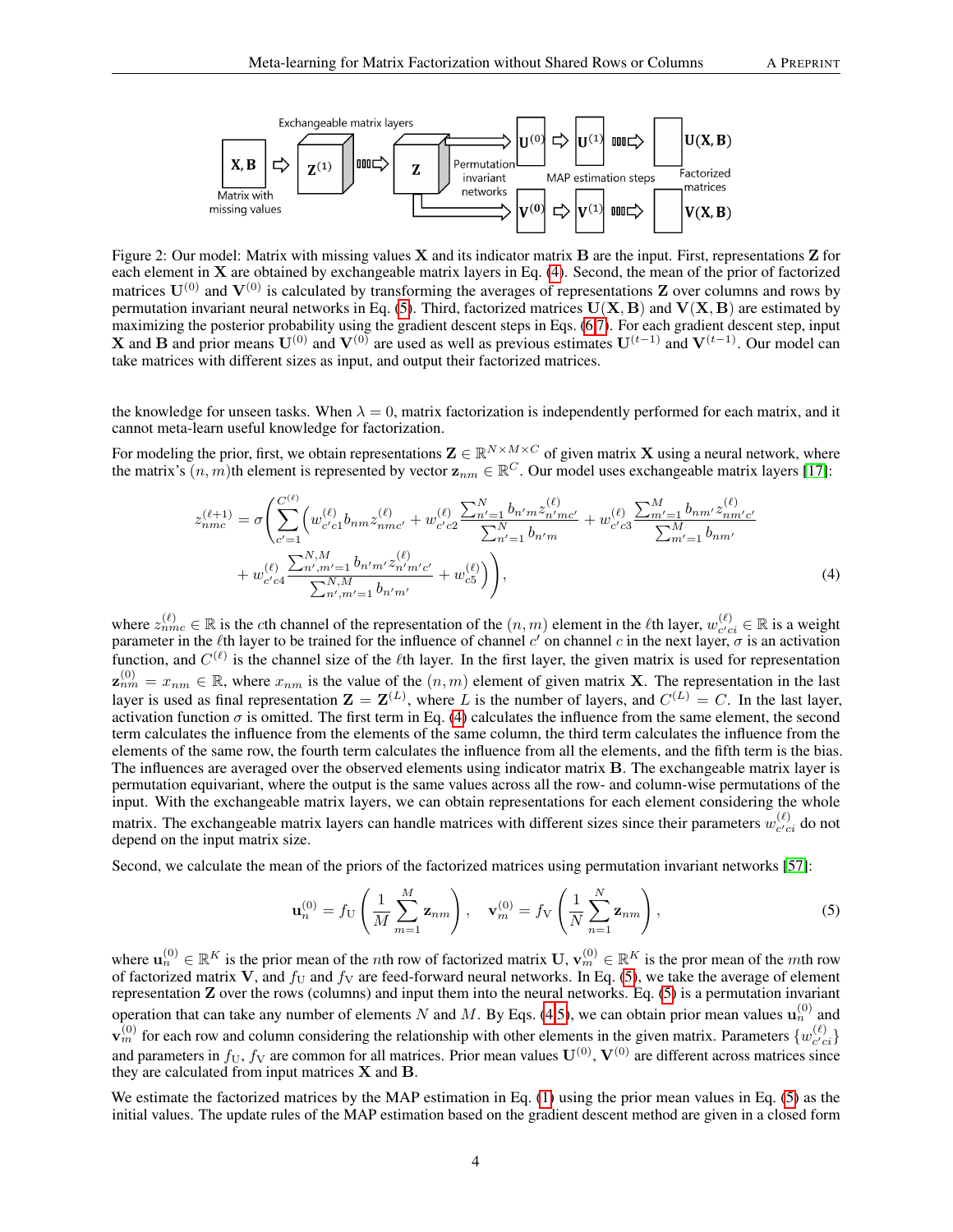Algorithm 1 Forwarding procedures of our model.

<span id="page-4-3"></span>**Input:** Observed matrix with missing values  $X$ , indicator matrix  $B$ , number of iterations  $T$ 

- **Output:** Factorized matrices  $U(X, B)$ ,  $V(X, B)$
- 1: Obtain element representations Z by Eq. [\(4\)](#page-3-1).
- 2: Calculate the mean of the priors of factorized matrices  $U^{(0)}$  and  $V^{(0)}$  by Eq. [\(5\)](#page-3-2).
- 3: for  $t := 1$  to  $T$  do
- 4: Update factorized matrices  $U^{(t)}$ ,  $V^{(t)}$  by Eqs. [\(6](#page-4-1)[,7\)](#page-4-2) based on the MAP estimation.
- 5: end for

by taking the gradient of the objective function with respect to factorized matrices  $\mathbf{u}_n$  and  $\mathbf{v}_m$ :

$$
\mathbf{u}_n^{(t+1)} = \mathbf{u}_n^{(t)} - \eta \Big( \sum_{m=1}^M b_{nm} (\mathbf{u}_n^{(t)\top} \mathbf{v}_m^{(t)} - x_{nm}) \mathbf{v}_m^{(t)} + \lambda (\mathbf{u}_n^{(t)} - \mathbf{u}_n^{(0)}) \Big), \tag{6}
$$

$$
\mathbf{v}_{m}^{(t+1)} = \mathbf{v}_{m}^{(t)} - \eta \Big( \sum_{n=1}^{N} b_{nm} (\mathbf{u}_{n}^{(t)\top} \mathbf{v}_{m}^{(t)} - x_{nm}) \mathbf{u}_{n}^{(t)} + \lambda (\mathbf{v}_{m}^{(t)} - \mathbf{v}_{m}^{(0)}) \Big), \tag{7}
$$

where  $\mathbf{u}^{(t)}$  and  $\mathbf{v}^{(t)}$  are estimated factorized matrices at the tth iteration, and  $\eta > 0$  is the learning rate. The factorized matrices at the Tth iteration are used as the output of our model  $U(X, B) = U^{(T)}$ ,  $V(X, B) = V^{(T)}$ . The missing value in  $X$  is predicted by the inner product of the factorized matrices by

<span id="page-4-2"></span><span id="page-4-1"></span>
$$
\hat{x}_{nm} = \mathbf{u}_n(\mathbf{X}, \mathbf{B})^\top \mathbf{v}_m(\mathbf{X}, \mathbf{B}).\tag{8}
$$

We could predict the missing values using the output of the neural networks,  $\hat{x}_{nm} = \mathbf{u}_n^{(0) \top} \mathbf{v}_m^{(0)}$ , without the gradient descent steps. However, the prediction might be different from the true values even with the observed elements if the given matrix does not resemble any of the meta-training matrices that are used for optimizing the neural networks, and the generalization performance of the neural networks is not high enough. With gradient descent steps, the factorized matrices can be adapted to the given matrix even when the neural networks fail to adapt. Minimizing the error between the observed and predicted values is a standard technique for matrix factorization [\[29\]](#page-10-1). We use it as a component in our model.

Our model can be seen as a single neural network, that takes a matrix with missing values as input, and outputs its factorized matrices, where the exchangeable matrix layers in Eq. [\(4\)](#page-3-1), the permutation invariant networks in Eq. [\(5\)](#page-3-2), and the gradient descent steps in Eqs. [\(6,](#page-4-1)[7\)](#page-4-2) are used as layers (Figure [2\)](#page-3-0). Algorithm [1](#page-4-3) shows the forwarding procedures of our model. Since our model including the gradient descent steps is differentiable, we can backpropagate the loss through the gradient descent steps to update the parameters in our neural networks.

#### <span id="page-4-0"></span>3.3 Meta-training

We meta-train model parameters  $\Theta$ , i.e., exchangeable matrix layer parameters  $\{\{\{\{w_{cc'}\}_{i=1}^5\}_{c'=1}^{C^{\ell}}\}_{c=1}^{C^{\ell+1}}\}_{c=1}^{L-1}$ , the parameters of feed-forward neural networks  $f_U$  and  $f_V$ , and regularization parameter  $\lambda$ , by minimizing the following expected test error of the missing values with the episodic training framework:

<span id="page-4-4"></span>
$$
\mathbb{E}_{\mathbf{X},\mathbf{B},\mathbf{X}',\mathbf{B}'}[\|\mathbf{B}'\odot(\mathbf{X}'-\mathbf{U}(\mathbf{X},\mathbf{B})^\top\mathbf{V}(\mathbf{X},\mathbf{B}))\|^2],\tag{9}
$$

where **X** and **X**' are sampled training and test matrices, **B** and **B**' are their indicator matrices,  $U(X, B) \in \mathbb{R}^{N \times K}$  and  $V(X, B) \in \mathbb{R}^{M \times K}$  are the factorized matrices obtained by our model from training matrix X and its indicator matrix  $\mathbf{B}$ ,  $\mathbb E$  is the expectation, and  $\odot$  is the element-wise multiplication. Eq. [\(9\)](#page-4-4) is the expectation error between the test matrix and its imputation by our model adapted to the training matrix.

Algorithm [2](#page-5-0) shows the meta-training procedures of our model. In Line 4, matrix  $\bar{\mathbf{X}} \in \mathbb{R}^{N \times M}$  is constructed from randomly selected meta-training matrix  $X_d$ , where  $\bar{X}$  is a submatrix of  $X_d$ . Instead of sampling the submatrices, we can use the whole selected meta-training matrix  $\bar{\mathbf{X}} = \mathbf{X}_d$ , or change the number of rows and columns, N and M, for each epoch. In Line 5, the non-missing elements in matrix  $\bar{X}$  are randomly split into training matrix X and test matrix **X'**, where their indicator matrices are mutually exclusive,  $B \cap B' = \phi$ . We assume that the meta-test matrices are missing at random. If they are missing not at random, we can model missing patterns [\[35\]](#page-10-16), and use them for generating training and test matrices in the meta-training procedures.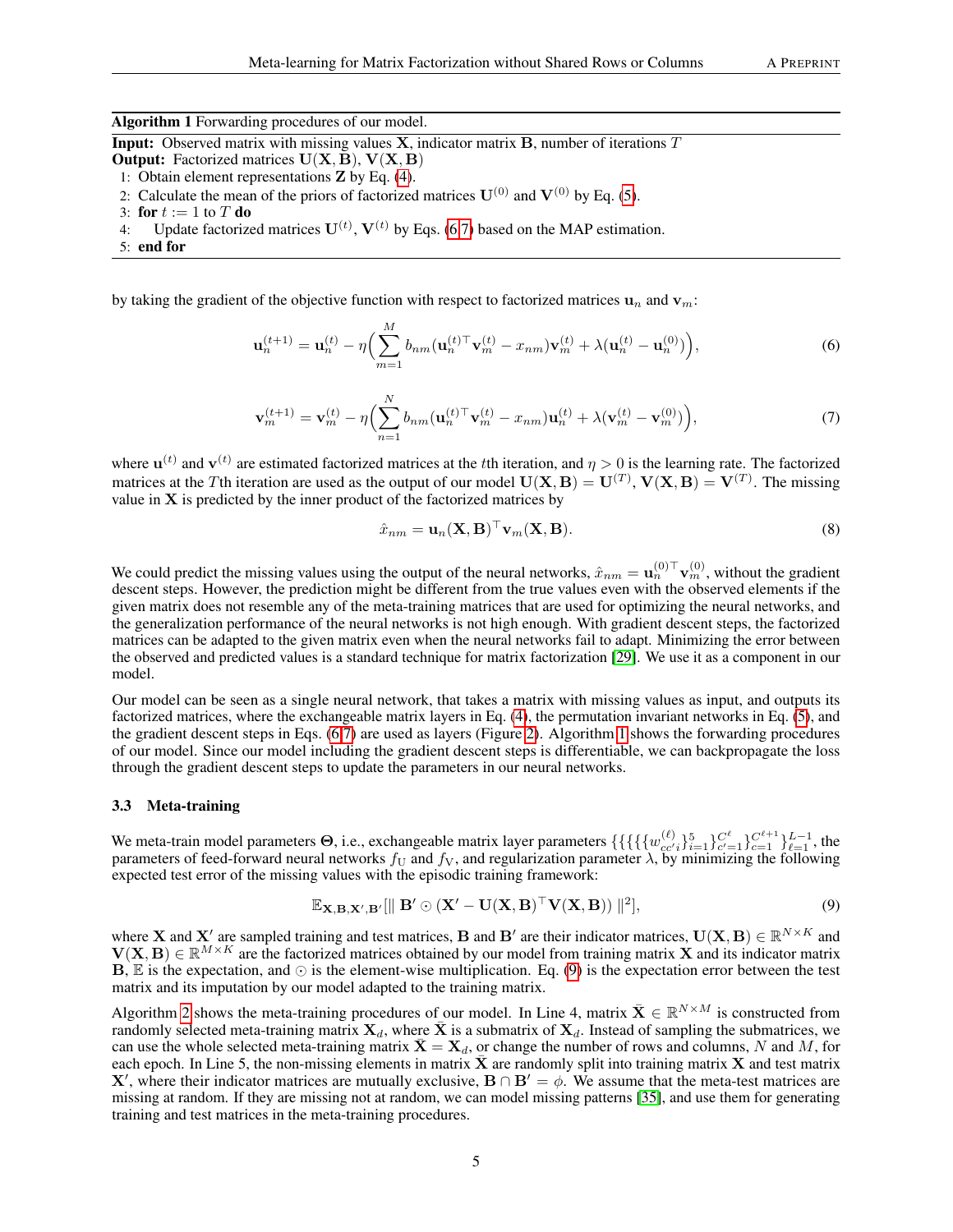#### Algorithm 2 Meta-training procedure of our model.

<span id="page-5-0"></span>**Input:** Meta-training data  $\{X_d\}_{d=1}^D$ , number of rows N, number of columns M, training ratio R, number of iterations  $\tau$ 

Output: Trained model parameters Θ

- 1: Initialize model parameters Θ.
- 2: while End condition is satisfied do
- 3: Randomly select task index d from  $\{1, \dots, D\}$ .
- 4: Randomly sample N rows and M columns from  $X_d$  and construct matrix  $\bar{X}$ .
- 5: Randomly assign non-missing elements in  $\bar{\mathbf{X}}$  with probability R as training matrix **X**, and assign the remaining non-missing elements as test matrix  $X'$ .
- 6: Obtain factorized matrices  $U(X, B)$ ,  $V(X, B)$  of the training matrix by Algorithm [1.](#page-4-3)
- 7: Calculate loss  $\parallel B' \odot (X'-U(X, B)^\top V(X, B)) \parallel^2$  on the test matrix and its gradient.
- 8: Update model parameters Θ using the loss and gradient by a stochastic gradient method.

9: end while

The time complexity for each meta-training step is  $O(\gamma LNM + T(\gamma NM + (N + M)K) + \gamma'NM)$ , where  $\gamma$  is the rate of the observed elements in a training matrix, and  $\gamma'$  is that in a test matrix. The first term  $O(\gamma LNM)$  is for inferring the priors by the neural networks. The second term  $O(T(\gamma NM + (N + M)K))$  is for the MAP estimation of the factorized matrices using Eqs. [\(6,](#page-4-1)[7\)](#page-4-2). The third term  $O(\gamma'NM)$  is for calculating the loss on the test matrix. The number of model parameters  $\Theta$  depends on neither the meta-training data size nor the numbers of rows N and columns M of the training and test matrices.

## 4 Experiments

#### 4.1 Data

We evaluated the proposed method using three rating datasets: ML100K, ML1M [\[15\]](#page-10-17), and Jester [\[14\]](#page-10-18)<sup>[1](#page-5-1)</sup>. The ML100K data contained 100,000 ratings of 1,682 movies by 943 users. The ML1M data contained 1,000,209 ratings of 3,952 movies by 6,040 users. The Jester data contained 1,805,072 ratings of 100 jokes from 24,983 users. The ratings of each dataset were normalized with zero mean and unit variance. We randomly split the users and items, and used 70% of them for meta-training, 10% for meta-validation, and the remaining for meta-test. There were no overlaps of users and items across the meta-training, validation, and test data. We randomly generated ten  $30 \times 30$  meta-test matrices from the meta-test data and used half of the originally observed ratings as missing ratings for evaluation. For each meta-test matrix, the average numbers of observed elements were respectively 28.8, 19.0, and 218.0 in the ML100K, ML1M, and Jester data. We did not use the meta-test matrices in the meta-training phase. The evaluation measurement was the test mean squared error, which was calculated by the mean squared error between the true and estimated ratings of the unobserved elements in the meta-test matrices. We averaged the test mean squared errors over ten experiments with different splits of meta-training, validation, and test data.

#### 4.2 Proposed method setting

We used three exchangeable matrix layers with 32 channels. Feed-forward neural networks  $f_u$ ,  $f_v$  were four-layered with 32 hidden units and  $K = 32$  output units. We used a rectified linear unit,  $ReLU(x) = max(0, x)$ , for the activation. For the gradient descent steps of the matrix factorization in Eqs. [\(6](#page-4-1)[,7\)](#page-4-2), the learning rate was  $\eta = 10^{-2}$ , and the number of iterations was  $T = 10$ . The number of rows and columns of the training matrices were  $N = 30$  and  $M = 30$ , and the training ratio was  $R = 0.5$ . We optimized our model using Adam [\[28\]](#page-10-19) with learning rate  $10^{-4}$ , batch size 16, and dropout rate 0.1 [\[47\]](#page-11-14). The number of meta-training epochs was 1,000, and the meta-validation data were used for early stopping. We implemented the proposed method with PyTorch [\[37\]](#page-10-20).

#### 4.3 Comparing methods

We compared the proposed method with the following eight methods: exchangeable matrix layer neural networks (EML) [\[17\]](#page-10-4), EML finetuned with the meta-test matrix (FT), model-agnostic meta-learning of EML (MAML) [\[11\]](#page-9-1), item-based AutoRec (AutoRecI) [\[44\]](#page-11-15), user-based AutoRec (AutoRecU), deep matrix factorization (DMF) [\[54\]](#page-11-16), matrix

<span id="page-5-1"></span><sup>&</sup>lt;sup>1</sup>ML100K and ML1M were obtained from <https://grouplens.org/datasets/movielens/>, and Jester was obtained from <https://goldberg.berkeley.edu/jester-data/>.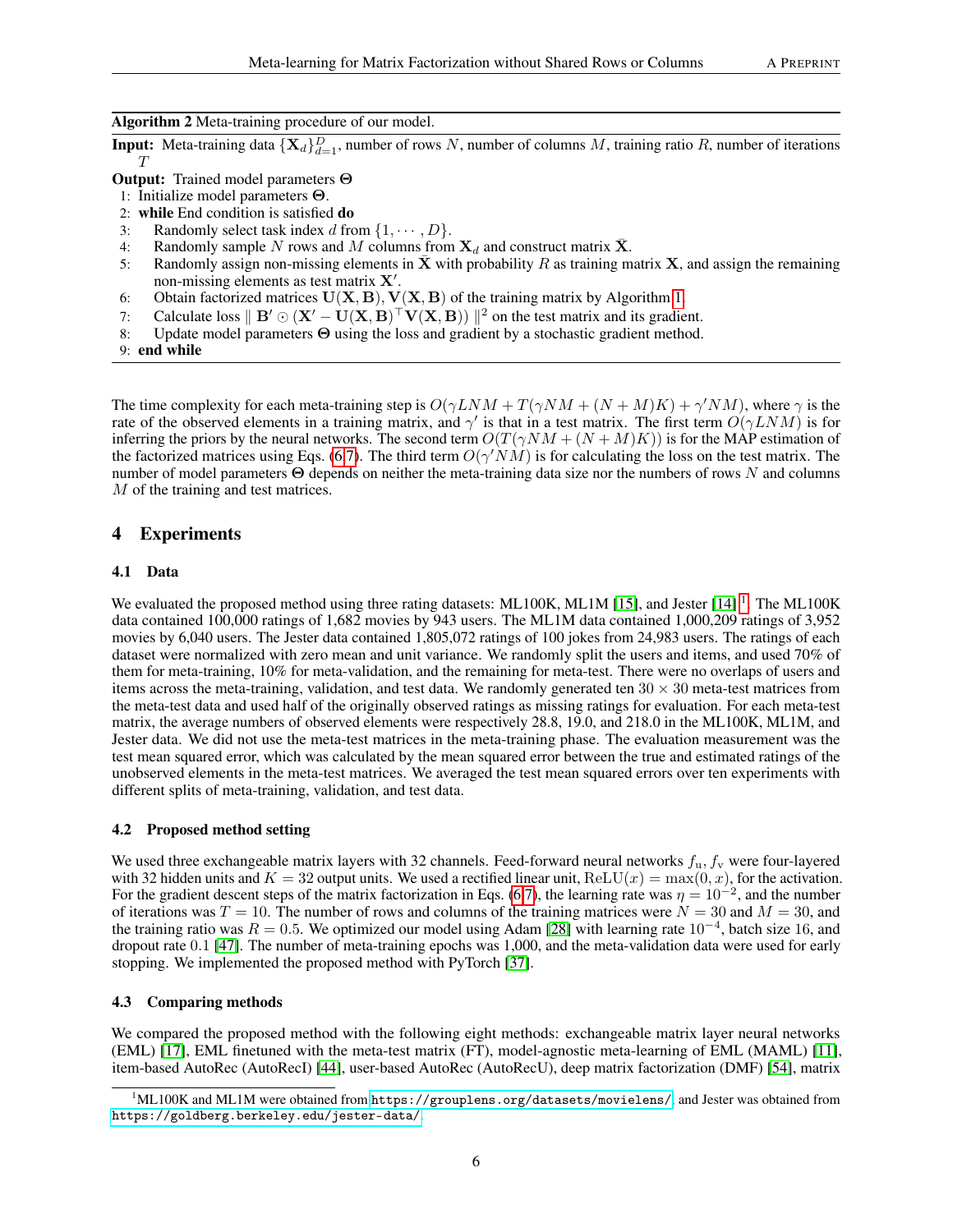<span id="page-6-1"></span>

|            | <b>ML100K</b>     | ML 1M             | Jester            |
|------------|-------------------|-------------------|-------------------|
| Ours       | $0.901 \pm 0.033$ | $0.883 \pm 0.024$ | $0.813 \pm 0.009$ |
| EML        | $0.933 \pm 0.036$ | $0.907 \pm 0.024$ | $0.848 \pm 0.009$ |
| FT.        | $1.175 \pm 0.047$ | $1.149 \pm 0.046$ | $0.990 \pm 0.008$ |
| MAML.      | $0.941 \pm 0.036$ | $0.904 \pm 0.025$ | $0.880 \pm 0.011$ |
| AutoRecI   | $0.985 \pm 0.040$ | $0.968 \pm 0.028$ | $0.949 \pm 0.008$ |
| AutoRecU   | $0.987 + 0.033$   | $0.962 + 0.024$   | $0.907 \pm 0.014$ |
| <b>DMF</b> | $0.979 \pm 0.034$ | $0.972 \pm 0.023$ | $0.852 \pm 0.007$ |
| MF         | $1.014 \pm 0.037$ | $0.962 \pm 0.031$ | $1.005 \pm 0.014$ |
| Mean       | $1.007 + 0.020$   | $0.983 \pm 0.013$ | $1.004 \pm 0.008$ |

<span id="page-6-0"></span>Table 1: Average test mean squared errors on unobserved elements in test matrices and their standard error: Values in bold are not statistically different at 5% level from the best performing method in each dataset by a paired t-test.



Figure 3: Average test mean squared errors when meta-trained with training and test matrices of different sizes, where the size of the meta-test matrices was the same as that of the training and test matrices. We used square matrices, and the horizontal axis is the number of columns and rows. Bar show the standard error.

factorization (MF), and the mean value of the meta-test matrix (Mean). EML, FT, MAML as well as the proposed method were meta-learning schemes, all of which were trained using the meta-training matrices such that the test mean squared error was minimized. AutoRecI, AutoRecU, DMF, MF, and Mean were trained using the observed ratings of the meta-test matrix by minimizing the mean squared error without meta-training matrices.

EML used three exchangeable matrix layers, where the number of channels with the first two layers was 32, and the number of channels with the last layer was one to output the estimation of a rating. EML was trained with the episodic framework like the proposed method. The exchangeable matrix layers have not been used for meta-learning. We newly used them for meta-learning by employing them as the encoder and decoder in an encoder-decoder based meta-learning method. FT finetuned the parameters of the trained EML using the observed ratings in the meta-test matrix by minimizing the mean squared error. MAML trained the initial parameters of EML to minimize the test mean squared error when finetuned by the episodic training framework. The number of iterations in the inner loop was five. AutoRec is a neural network-based matrix imputation method. With AutoRecI (AutoRecU), a neural network took each row (column) as input and output its reconstruction. DMF is a neural network-based matrix factorization method, where the row and column representations were calculated by neural networks that took a row or column as input, and ratings were estimated by the inner product of the row and column representations. For the neural networks in AutoRecI, AutoRecU, and DMF, we used four-layered feed-forward neural networks with 32 hidden units. With DMF and MF, the number of latent factors was 32. With AutoRecI, AutoRecU, DMF, and MF, the weight decay parameter was tuned from  $\{10^{-4}, 10^{-3}, 10^{-2}, 10^{-1}, 1\}$ , and the learning rate was tuned from  $\{10^{-3}, 10^{-2}, 10^{-1}\}$  using the validation data.

#### 4.4 Results

Table [1](#page-6-0) shows the average test mean squared error. The proposed method achieved the lowest error on all the datasets. EML's performance was the second best on the ML100K and Jester datasets. This result indicates that exchangeable matrix layers effectively extracted useful information from the matrices with missing values. The proposed method further improved the performance from EML by directly adapting to the observed elements using the gradient descent steps based on MAP estimation. Since EML approximates the adaptation to the observed elements only by exchangeable matrix layers, the estimated values can be different from the observed elements. The errors on the observed elements with EML were higher than those with the proposed method shown in the supplementary material. With FT, although the errors on the observed elements were low, the test errors on the unobserved elements were high, because FT was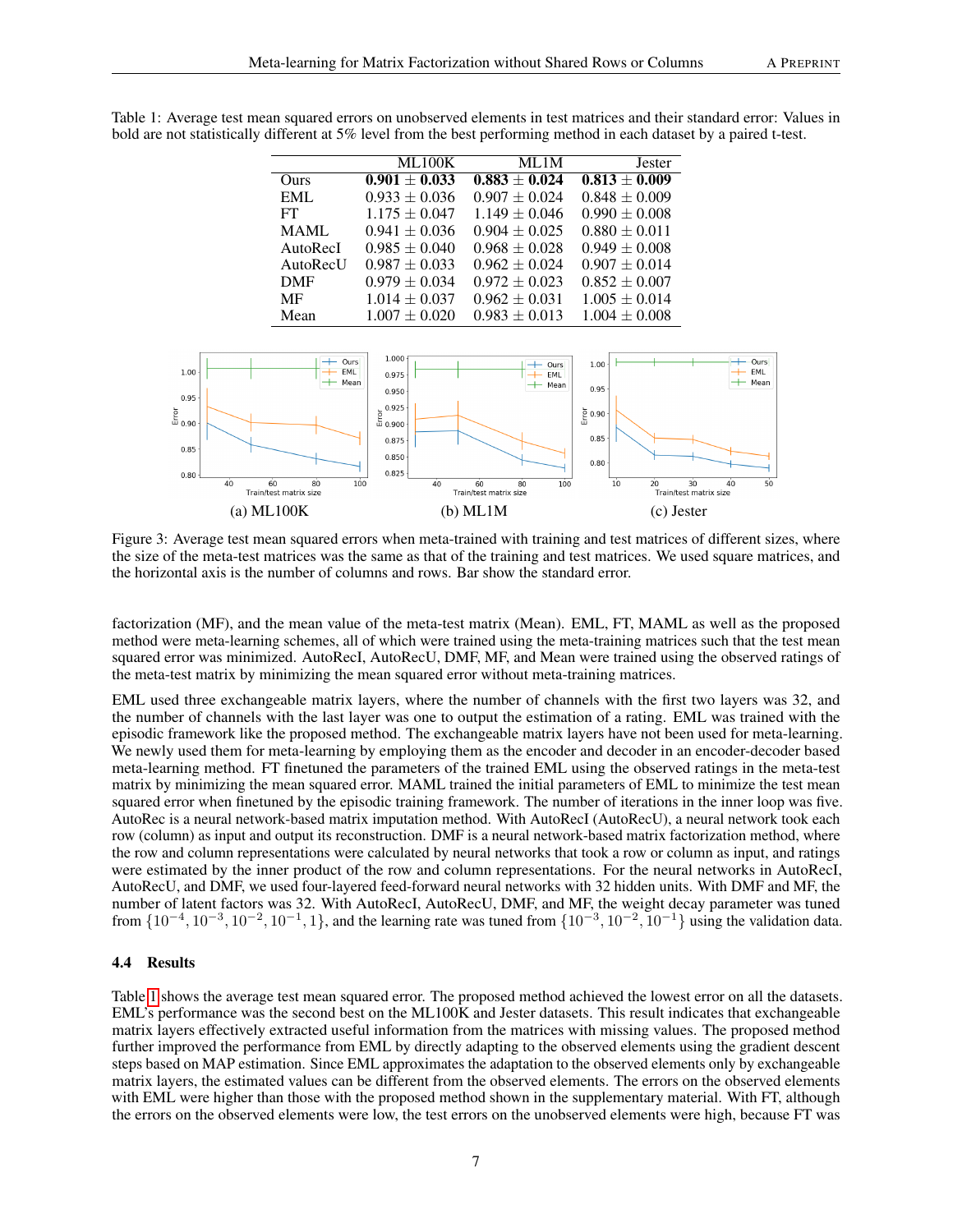

Figure 4: Average test mean squared errors with meta-test matrices with different sizes, where the model was metatrained with  $30 \times 30$  matrices. We used square matrices, and the horizontal axis is the number of columns and rows. Bars show the standard error.

<span id="page-7-1"></span><span id="page-7-0"></span>

Figure 5: Average test mean squared errors with different numbers of gradient descent iterations with the proposed method. Bar show the standard error.

overfitted to the observed values by training the model by minimizing the error on the observed elements. On the other hand, the proposed method trains the model by minimizing the test error on the unobserved elements when fitted to the observed elements with MAP estimation. Therefore, the proposed method alleviated overfitting to the observed elements. Since MAML trained the model by minimizing the expected test error, the overfitting was smaller than FT. However, MAML's performance did not surpass that of EML and was lower than that of the proposed method. With MAML, the whole neural network-based model is adapted to the observed values. In contrast, the proposed method adapts only factorized matrices to the observed values, although the neural networks are fixed and used for defining the priors of the factorized matrices. The errors of the methods that did not use meta-training matrices, i.e., AutoRec, DMF, MF, and Mean, were high since they needed to estimate the missing values only from a small number of observations. On the other hand, the proposed method achieved the lowest error by meta-learning hidden structure in the meta-training matrices that effectively improved the test matrix imputation performance even though rows and columns were not shared across different matrices.

Figure [3](#page-6-1) shows the test mean squared errors when meta-trained with training and test matrices of different sizes, where the size of the meta-test matrices was the same as that of the training and test matrices. Our proposed method and EML decreased the error as the matrix size increased because the number of observations rose as the matrix size increased. Figure [4](#page-7-0) shows the test mean squared errors with meta-test matrices of different sizes, where the model was meta-trained with  $30 \times 30$  matrices. The proposed method achieved the lowest error with different sizes of meta-test matrices. The proposed method's performance improved as the meta-test matrix size increased even though it was trained with different-sized matrices.

Figure [5](#page-7-1) shows the test mean squared errors with different numbers of gradient descent iterations with the proposed method. As the number of iterations increased, the error decreased especially with the ML100K and Jester data. This result indicates the effectiveness of the gradient descent steps in the proposed method.

Table [2](#page-8-7) shows the average training mean squared errors. The errors on the observed elements with EML were higher than those with the proposed method.

Table [3](#page-9-5) shows the average test mean squared errors by the proposed method when different datasets were used between meta-training and meta-test data. With the ML1M and Jester meta-test data, the proposed method achieved the best performance when meta-trained with matrices from the same dataset. Even when the meta-training datasets were different from the meta-test datasets, the errors were relatively low, and they were lower than those by the comparing methods. This is because the datasets used in our experiments were related to each other and shared some hidden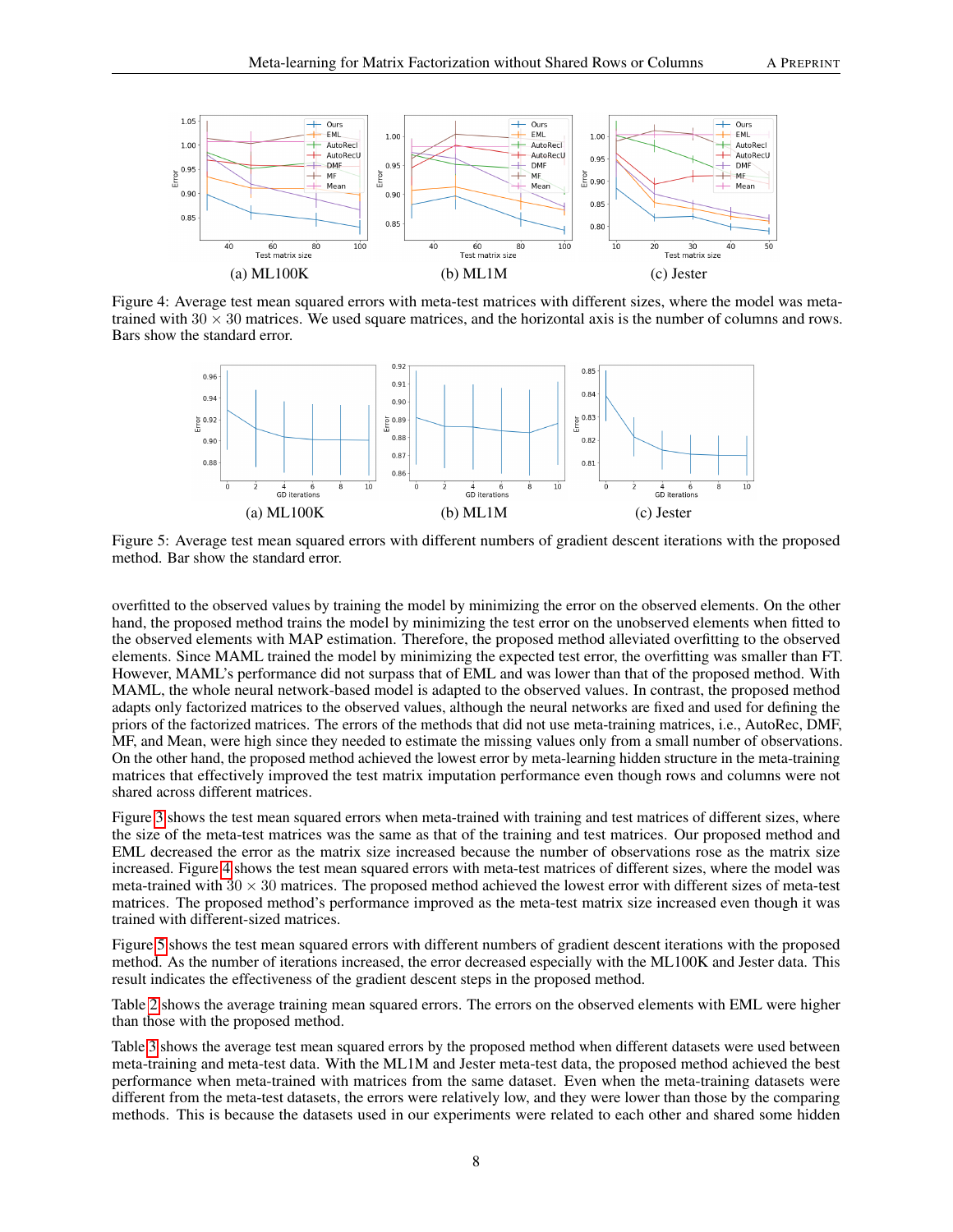structure, and the proposed method learned the shared structure and used the learned structure to improve the matrix imputation performance in the other datasets.

Table [4](#page-9-6) shows the average test mean squared errors by the proposed method with different factorized matrix ranks K. The proposed method worked even when factorized matrix rank  $K$  is larger than the number of rows  $N$  or columns  $M$ since it uses the priors inferred by the neural networks based on the MAP estimation. Factorized matrix rank  $K$  slightly affects the performance, but the proposed method achieved better performance than the comparing methods with a wide range of K.

Table [5](#page-9-7) shows the average test mean squared errors by AutoRec with different numbers of hidden units. With any numbers of hidden units, the performance by AutoRec was worse than the proposed method.

Tables [6](#page-9-8) and [7](#page-9-9) show the computational time in seconds for meta-training and test on computers with 2.60GHz CPUs. The meta-training time of the proposed method was much shorter than MAML since the proposed method adapts only factorized matrices instead of neural networks, where the adaption steps can be written explicitly. The meta-training time of the proposed method was longer than EML since the proposed method additionally requires adaptation steps. The proposed method's meta-test time was short since it requires only a small number of adaptation steps for a few observed elements.

<span id="page-8-7"></span>Table 2: Average mean squared errors on observed elements in test matrices and their standard error with meta-learning methods.

|             | ML100K          | ML 1M           | <b>Jester</b>   |
|-------------|-----------------|-----------------|-----------------|
| <b>Ours</b> | $0.504 + 0.017$ | $0.354 + 0.013$ | $0.618 + 0.008$ |
| EMI.        | $0.596 + 0.018$ | $1,573 + 0,071$ | $0.664 + 0.010$ |
| FT.         | $0.328 + 0.013$ | $0.346 + 0.017$ | $0.528 + 0.012$ |
| <b>MAMI</b> | $0.493 + 0.012$ | $0.503 + 0.028$ | $0.658 + 0.013$ |

## 5 Conclusion

We proposed a neural network-based meta-learning method for matrix imputation that learns from multiple matrices without shared rows and columns, and predicts the missing values given observations in unseen matrices. Although we believe that our work is an important step for learning from a wide variety of matrices, we must extend our approach in several directions. First, we will apply our framework to tensor data using exchangeable tensor layers [\[17\]](#page-10-4) and tensor factorizations [\[19,](#page-10-21) [8,](#page-9-10) [16,](#page-10-22) [49,](#page-11-17) [52,](#page-11-18) [30\]](#page-10-5). Second, we will use our framework for other types of matrix factorization, such as non-negative matrix factorization (NMF) [\[31\]](#page-10-23) and independent component analysis [\[21\]](#page-10-24). For example, we can use multiplicative update steps for NMF instead of gradient descent steps. Third, we want to extend our proposed method to use auxiliary information, e.g., user and item information in recommender systems, by taking it as input of our neural network.

## References

- <span id="page-8-3"></span>[1] M. Andrychowicz, M. Denil, S. Gomez, M. W. Hoffman, D. Pfau, T. Schaul, B. Shillingford, and N. De Freitas. Learning to learn by gradient descent by gradient descent. In *Advances in Neural Information Processing Systems*, pages 3981–3989, 2016.
- <span id="page-8-4"></span>[2] S. Bartunov and D. Vetrov. Few-shot generative modelling with generative matching networks. In *International Conference on Artificial Intelligence and Statistics*, pages 670–678, 2018.
- <span id="page-8-2"></span>[3] Y. Bengio, S. Bengio, and J. Cloutier. Learning a synaptic learning rule. In *International Joint Conference on Neural Networks*, 1991.
- <span id="page-8-0"></span>[4] D. Bokde, S. Girase, and D. Mukhopadhyay. Matrix factorization model in collaborative filtering algorithms: A survey. *Procedia Computer Science*, 49:136–146, 2015.
- <span id="page-8-5"></span>[5] J. Bornschein, A. Mnih, D. Zoran, and D. J. Rezende. Variational memory addressing in generative models. In *Advances in Neural Information Processing Systems*, pages 3920–3929, 2017.
- <span id="page-8-6"></span>[6] G. Bouchard, D. Yin, and S. Guo. Convex collective matrix factorization. In *Artificial Intelligence and Statistics*, pages 144–152, 2013.
- <span id="page-8-1"></span>[7] J.-P. Brunet, P. Tamayo, T. R. Golub, and J. P. Mesirov. Metagenes and molecular pattern discovery using matrix factorization. *Proceedings of the National Academy of Sciences*, 101(12):4164–4169, 2004.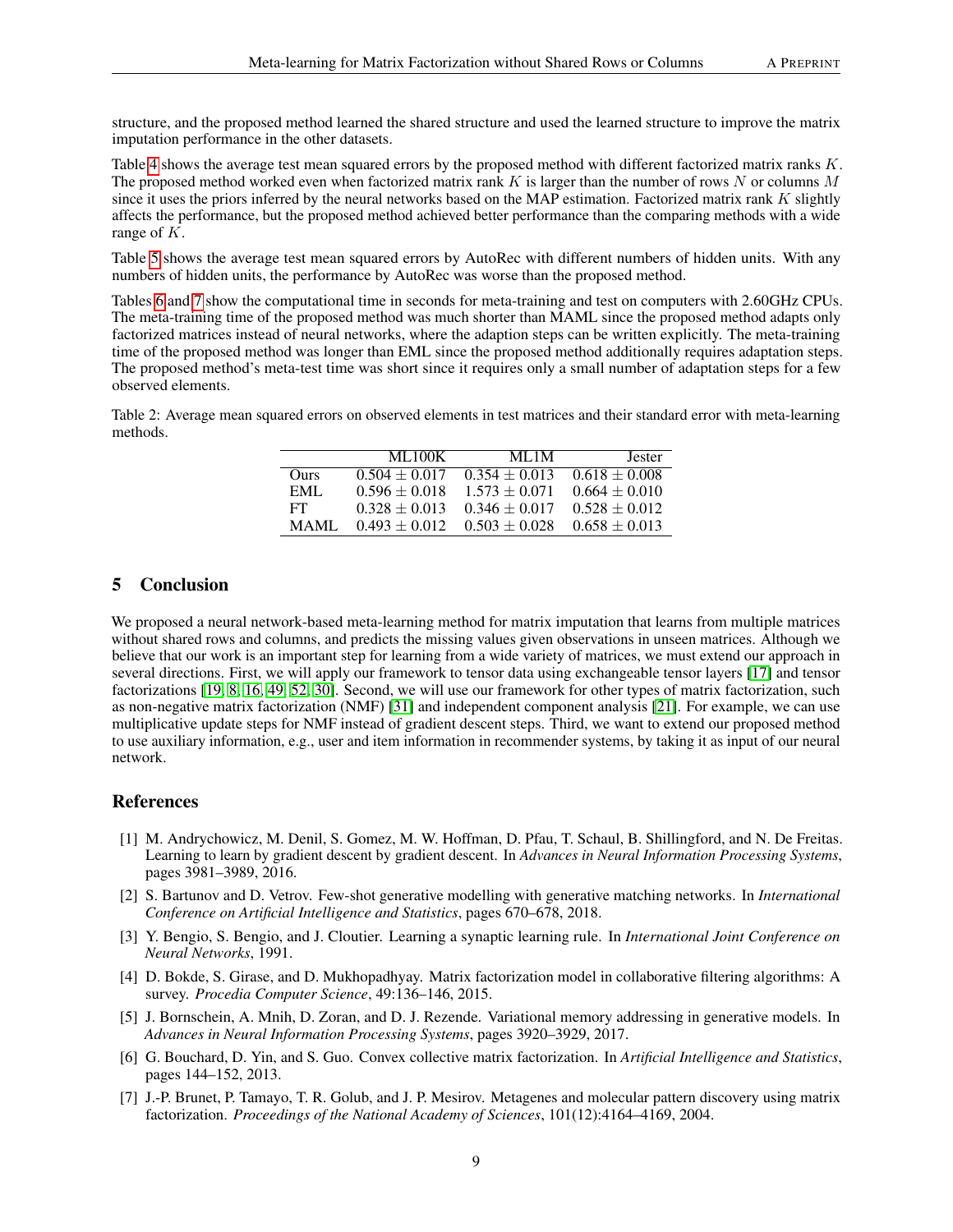<span id="page-9-5"></span>Table 3: Average test mean squared errors by the proposed method with different pairs of meta-training and meta-test datasets. Each row represents the meta-training data, and each column represents the meta-test data.

| Meta-training data $\setminus$ Meta-test data | ML100K            | ML1M              | <b>Jester</b>            |
|-----------------------------------------------|-------------------|-------------------|--------------------------|
| ML100K                                        | $0.901 \pm 0.033$ | $0.906 \pm 0.023$ | $\sqrt{0.825} \pm 0.008$ |
| ML1M                                          | $0.889 \pm 0.028$ | $0.883 \pm 0.024$ | $0.827 \pm 0.008$        |
| <b>Jester</b>                                 | $0.900 \pm 0.027$ | $0.927 \pm 0.025$ | $0.813 \pm 0.009$        |
| ML100K, ML1M                                  | $0.894 \pm 0.036$ | $0.883 \pm 0.024$ | $0.829 \pm 0.008$        |
| ML100K, Jester                                | $0.894 \pm 0.031$ | $0.893 \pm 0.025$ | $0.824 \pm 0.008$        |
| ML1M, Jester                                  | $0.884 \pm 0.035$ | $0.885 \pm 0.024$ | $0.832 \pm 0.008$        |
| ML100K, ML1M, Jester                          | $0.892 \pm 0.035$ | $0.884 \pm 0.023$ | $0.829 \pm 0.008$        |

<span id="page-9-6"></span>Table 4: Average test mean squared errors by the proposed method with different factorized matrix ranks K.

| K      |       | 16.   | 32                      | 64    | 128     |
|--------|-------|-------|-------------------------|-------|---------|
| ML100K |       |       | 0.908 0.903 0.901 0.899 |       | 0.898   |
| MI 1M  | 0.889 | 0.887 | 0.883                   | 0.888 | - 0.886 |
| Jester | 0.815 |       | 0.814 0.813             | 0.814 | 0.813   |

<span id="page-9-8"></span><span id="page-9-7"></span>Table 5: Average test mean squared errors by AutoRec with different numbers of hidden units.

|                | AutoRecl |       | AutoRecU |       |
|----------------|----------|-------|----------|-------|
| #hidden units# | 128      | 512   | 128      | 512   |
| ML100K         | 0.980    | 0.974 | 0.998    | 0.979 |
| MI.M           | 0.949    | 0.954 | 0.946    | 0.947 |
| Jester         | 0.924    | 0.929 | 0.876    | 0.917 |

Table 6: Meta-training time in seconds.

|        | ML 100K | ML 1M | Jester |
|--------|---------|-------|--------|
| Ours   | 1039    | 3527  | 376    |
| EML.   | 850     | 2983  | 247    |
| MAMI . | 15983   | 55205 | 4189   |

|            | <b>ML100K</b> | ML1M | Jester |
|------------|---------------|------|--------|
| Ours       | 0.13          | 0.13 | 0.14   |
| <b>EML</b> | 0.09          | 0.09 | 0.10   |
| FT         | 3.88          | 3.75 | 2.77   |
| MAML       | 1.72          | 3.12 | 1.60   |
| AutoRecI   | 1.51          | 1.54 | 3.60   |
| AutoRecU   | 1.50          | 1.49 | 3.99   |
| <b>DMF</b> | 1.78          | 5.20 | 4.49   |
| MF         | 0.53          | 1.20 | 1.29   |

Table 7: Meta-test time in seconds.

- <span id="page-9-10"></span><span id="page-9-9"></span>[8] J. D. Carroll and J.-J. Chang. Analysis of individual differences in multidimensional scaling via an n-way generalization of eckart-young decomposition. *Psychometrika*, 35(3):283–319, 1970.
- <span id="page-9-0"></span>[9] S. T. Dumais. Latent semantic analysis. *Annual review of information science and technology*, 38(1):188–230, 2004.
- <span id="page-9-3"></span>[10] H. Edwards and A. Storkey. Towards a neural statistician. *arXiv preprint arXiv:1606.02185*, 2016.
- <span id="page-9-1"></span>[11] C. Finn, P. Abbeel, and S. Levine. Model-agnostic meta-learning for fast adaptation of deep networks. In *Proceedings of the 34th International Conference on Machine Learning*, pages 1126–1135, 2017.
- <span id="page-9-2"></span>[12] C. Finn, K. Xu, and S. Levine. Probabilistic model-agnostic meta-learning. In *Advances in Neural Information Processing Systems*, pages 9516–9527, 2018.
- <span id="page-9-4"></span>[13] M. Garnelo, D. Rosenbaum, C. Maddison, T. Ramalho, D. Saxton, M. Shanahan, Y. W. Teh, D. Rezende, and S. A. Eslami. Conditional neural processes. In *International Conference on Machine Learning*, pages 1690–1699, 2018.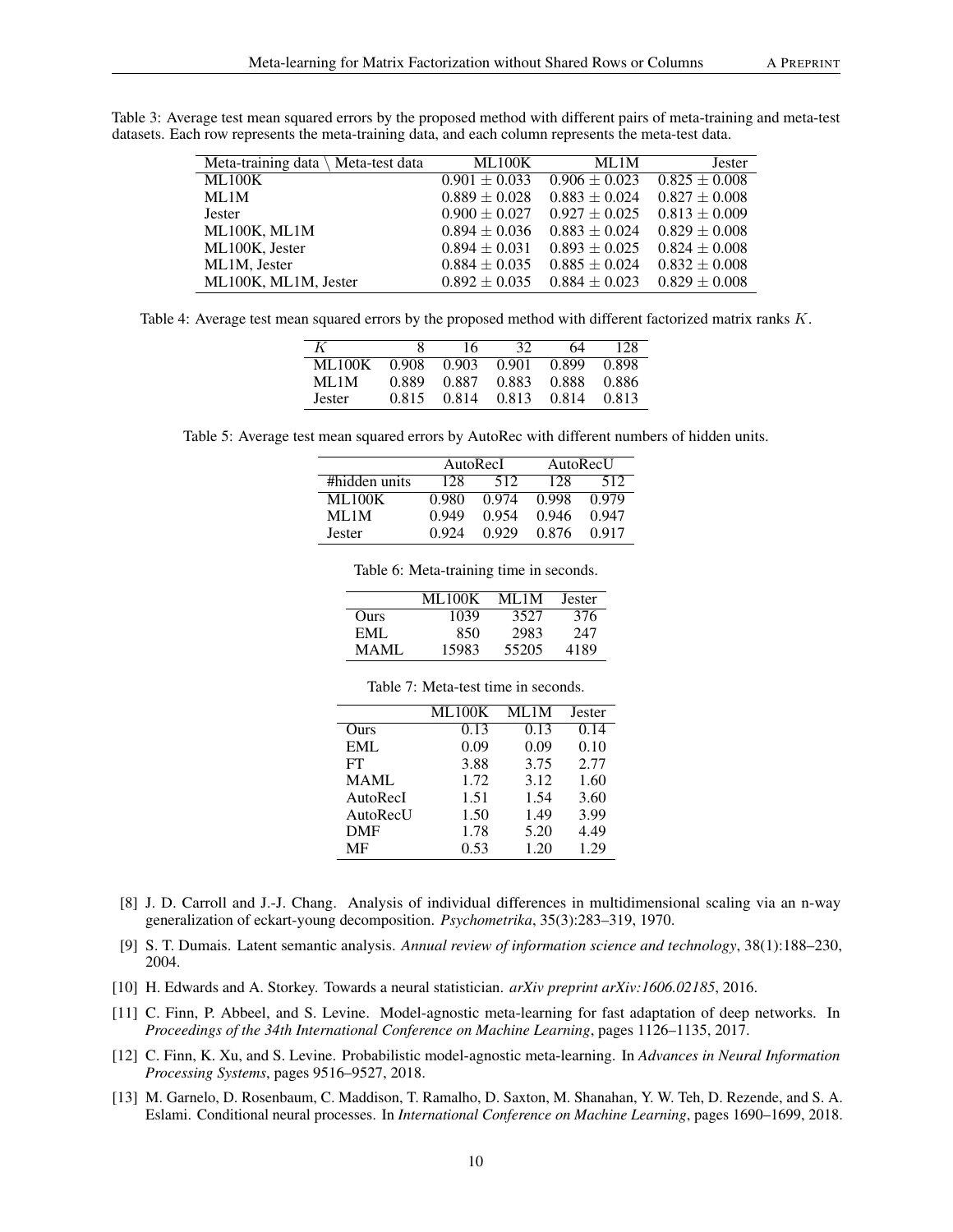- <span id="page-10-18"></span>[14] K. Goldberg, T. Roeder, D. Gupta, and C. Perkins. Eigentaste: A constant time collaborative filtering algorithm. *information retrieval*, 4(2):133–151, 2001.
- <span id="page-10-17"></span>[15] F. M. Harper and J. A. Konstan. The Movielens datasets: History and context. *ACM Transactions on Interactive Intellgigent Systems*, 5(4):1–19, 2015.
- <span id="page-10-22"></span>[16] R. HARSHMAN. Foundations of the PARAFAC procedure: Models and conditions for an" explanatory" multi-mode factor analysis. *UCLA Working Papers in Phonetics*, 16:1–84, 1970.
- <span id="page-10-4"></span>[17] J. Hartford, D. Graham, K. Leyton-Brown, and S. Ravanbakhsh. Deep models of interactions across sets. In *International Conference on Machine Learning*, pages 1909–1918, 2018.
- <span id="page-10-10"></span>[18] L. B. Hewitt, M. I. Nye, A. Gane, T. Jaakkola, and J. B. Tenenbaum. The variational homoencoder: Learning to learn high capacity generative models from few examples. *arXiv preprint arXiv:1807.08919*, 2018.
- <span id="page-10-21"></span>[19] F. L. Hitchcock. The expression of a tensor or a polyadic as a sum of products. *Journal of Mathematics and Physics*, 6(1-4):164–189, 1927.
- <span id="page-10-2"></span>[20] T. Hofmann. Unsupervised learning by probabilistic latent semantic analysis. *Machine learning*, 42(1-2):177–196, 2001.
- <span id="page-10-24"></span>[21] A. Hyvärinen and E. Oja. Independent component analysis: algorithms and applications. *Neural networks*, 13(4-5):411–430, 2000.
- <span id="page-10-14"></span>[22] T. Iwata and T. Koh. Cross-domain recommendation without shared users or items by sharing latent vector distributions. In *Artificial Intelligence and Statistics*, pages 379–387, 2015.
- <span id="page-10-13"></span>[23] T. Iwata and A. Kumagai. Meta-learning from tasks with heterogeneous attribute spaces. In *Advances in Neural Information Processing Systems*, 2020.
- <span id="page-10-12"></span>[24] T. Iwata and Y. Tanaka. Few-shot learning for spatial regression. *arXiv preprint arXiv:2010.04360*, 2020.
- <span id="page-10-9"></span>[25] H. Kim, A. Mnih, J. Schwarz, M. Garnelo, A. Eslami, D. Rosenbaum, O. Vinyals, and Y. W. Teh. Attentive neural processes. In *International Conference on Learning Representations*, 2019.
- <span id="page-10-8"></span>[26] T. Kim, J. Yoon, O. Dia, S. Kim, Y. Bengio, and S. Ahn. Bayesian model-agnostic meta-learning. In *Advances in Neural Information Processing Systems*, 2018.
- <span id="page-10-3"></span>[27] T. Kimura, K. Ishibashi, T. Mori, H. Sawada, T. Toyono, K. Nishimatsu, A. Watanabe, A. Shimoda, and K. Shiomoto. Spatio-temporal factorization of log data for understanding network events. In *IEEE Conference on Computer Communications*, pages 610–618. IEEE, 2014.
- <span id="page-10-19"></span>[28] D. P. Kingma and J. Ba. Adam: A method for stochastic optimization. In *International Conference on Learning Representations*, 2015.
- <span id="page-10-1"></span>[29] Y. Koren, R. Bell, and C. Volinsky. Matrix factorization techniques for recommender systems. *Computer*, 42(8):30–37, 2009.
- <span id="page-10-5"></span>[30] V. Kuleshov, A. Chaganty, and P. Liang. Tensor factorization via matrix factorization. In *Artificial Intelligence and Statistics*, pages 507–516, 2015.
- <span id="page-10-23"></span>[31] D. D. Lee and H. S. Seung. Learning the parts of objects by non-negative matrix factorization. *Nature*, 401(6755):788–791, 1999.
- <span id="page-10-11"></span>[32] K. Lee, S. Maji, A. Ravichandran, and S. Soatto. Meta-learning with differentiable convex optimization. In *Proceedings of the IEEE Conference on Computer Vision and Pattern Recognition*, pages 10657–10665, 2019.
- <span id="page-10-15"></span>[33] R. Li, X. Wu, X. Wu, and W. Wang. Few-shot learning for new user recommendation in location-based social networks. In *Proceedings of The Web Conference*, pages 2472–2478, 2020.
- <span id="page-10-7"></span>[34] Z. Li, F. Zhou, F. Chen, and H. Li. Meta-SGD: Learning to learn quickly for few-shot learning. *arXiv preprint arXiv:1707.09835*, 2017.
- <span id="page-10-16"></span>[35] B. Marlin, R. S. Zemel, S. Roweis, and M. Slaney. Collaborative filtering and the missing at random assumption. In *Proceedings of the Conference on Uncertainty in Artificial Intelligence*, pages 267–275, 2007.
- <span id="page-10-0"></span>[36] A. Mnih and R. R. Salakhutdinov. Probabilistic matrix factorization. In *Advances in Neural Information Processing Systems*, pages 1257–1264, 2008.
- <span id="page-10-20"></span>[37] A. Paszke, S. Gross, S. Chintala, G. Chanan, E. Yang, Z. DeVito, Z. Lin, A. Desmaison, L. Antiga, and A. Lerer. Automatic differentiation in PyTorch. In *NIPS Autodiff Workshop*, 2017.
- <span id="page-10-6"></span>[38] S. Ravi and H. Larochelle. Optimization as a model for few-shot learning. In *International Conference on Learning Representations*, 2017.